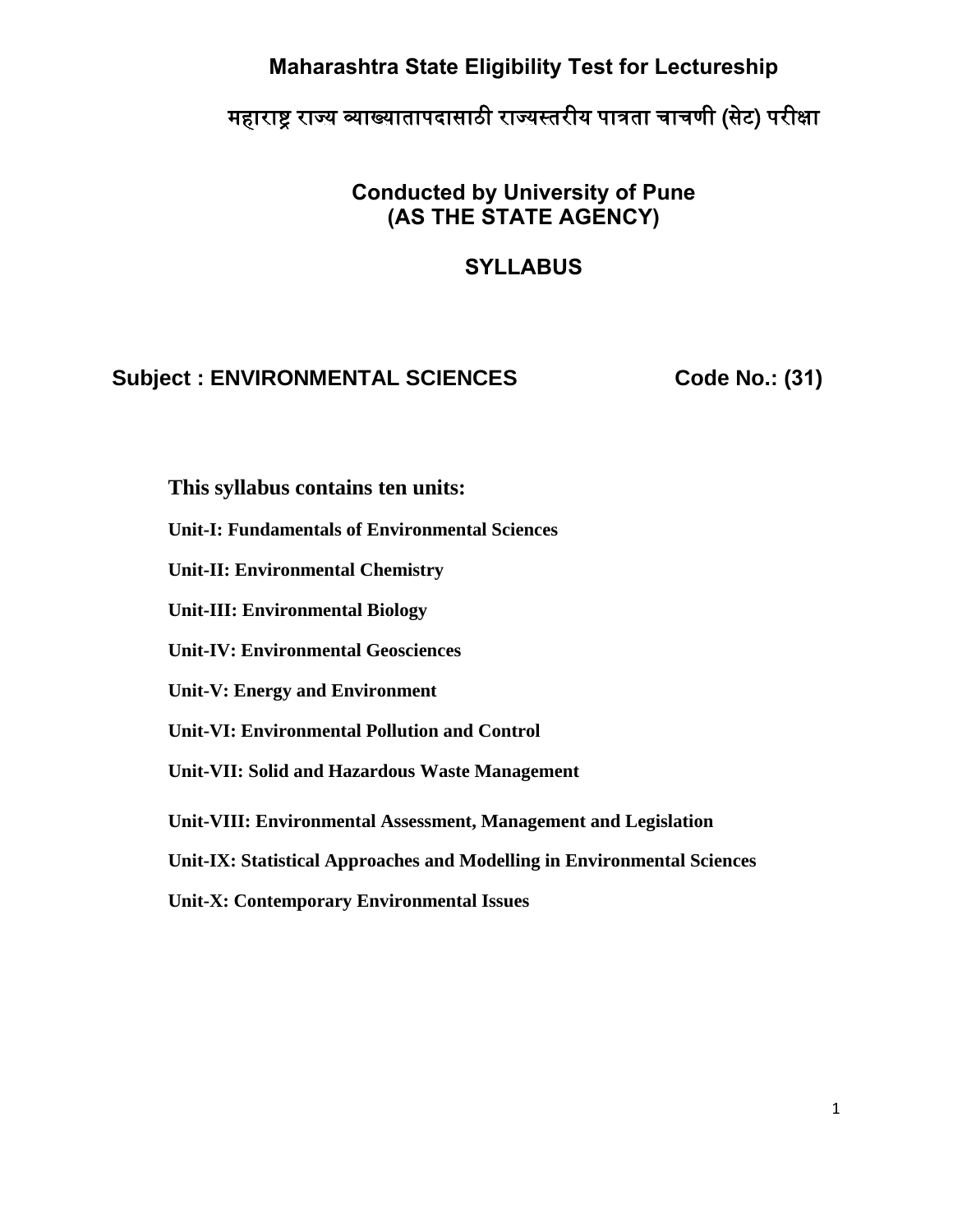### **Unit-I: Fundamentals of Environmental Sciences**

Definition, Principles and Scope of Environmental Science.

Structure and composition of atmosphere, hydrosphere, lithosphere and biosphere.

Laws of thermodynamics, heat transfer processes, mass and energy transfer across various interfaces, material balance.

Meteorological parameters - pressure, temperature, precipitation, humidity, mixing ratio, saturation mixing ratio, radiation and wind velocity, adiabatic lapse rate, environmental lapse rate. Wind roses.

Interaction between Earth, Man and Environment. Biogeographic provinces of the world and agro-climatic zones of India. Concept of sustainable development.

Natural resources and their assessment. Remote Sensing and GIS: Principles of remote sensing and GIS. Digital image processing and ground truthing. Application of remote sensing and GIS in land cover/land use planning and management (urban sprawling, vegetation study, forestry, natural resource), waste management and climate change.

Environmental education and awareness. Environmental ethics.

## **Unit-II: Environmental Chemistry**

Fundamentals of Environmental Chemistry: Classification of elements, Stoichiometry, Gibbs' energy, chemical potential, chemical kinetics, chemical equilibria, solubility of gases in water, the carbonate system, unsaturated and saturated hydrocarbons, radioisotopes.

Composition of air. Particles, ions and radicals in the atmosphere. Chemical speciation. Chemical processes in the formation of inorganic and organic particulate matters, thermochemical and photochemical reactions in the atmosphere, Oxygen and Ozone chemistry. Photochemical smog.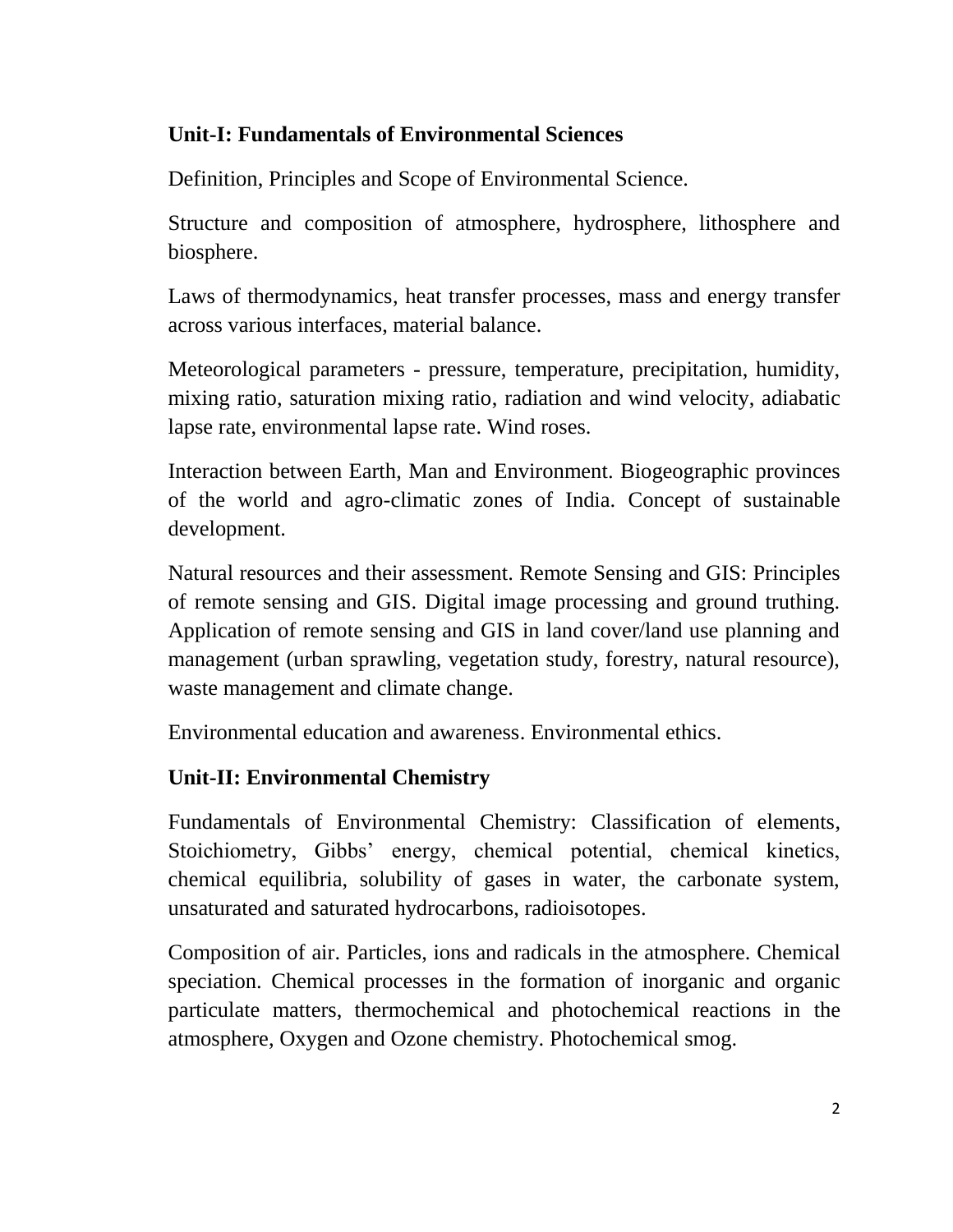Hydrological cycle. Water as a universal solvent. Concept of DO, BOD and COD. Sedimentation, coagulation, flocculation, filtration, pH and Redox potential (Eh).

Inorganic and organic components of soils. Biogeochemical cycles – nitrogen, carbon, phosphorus and sulphur.

Toxic chemicals: Pesticides and their classification and effects. Biochemical aspects of heavy metals (Hg, Cd, Pb, Cr) and metalloids (As, Se). CO,  $O_3$ , PAN, VOC and POP. Carcinogens in the air.

Principles of analytical methods: Titrimetry, Gravimetry, Bomb Calorimetry, Chromatography (Paper Chromatography, TLC, GC and HPLC), Flame photometry, Spectrophotometry (UV-VIS, AAS, ICP-AES, ICP-MS), Electrophoresis, XRF, XRD, NMR, FTIR, GC-MS, SEM, TEM.

#### **Unit-III: Environmental Biology**

Ecology as an inter-disciplinary science. Origin of life and speciation. Human Ecology and Settlement.

Ecosystem Structure and functions: Structures - Biotic and Abiotic components. Functions - Energy flow in ecosystems, energy flow models, food chains and food webs. Biogeochemical cycles, Ecological succession. Species diversity, Concept of ecotone, edge effects, ecological habitats and niche. Ecosystem stability and factors affecting stability. Ecosystem services.

Basis of Ecosystem classification. Types of Ecosystem: Desert (hot and cold), forest, rangeland, wetlands, lotic, lentic, estuarine (mangrove), Oceanic.

Biomes: Concept, classification and distribution. Characteristics of different biomes: Tundra, Taiga, Grassland, Deciduous forest biome, Highland Icy Alpine Biome, Chapparal, Savanna, Tropical Rain forest.

Population ecology: Characteristics of population, concept of carrying capacity, population growth and regulations. Population fluctuations, dispersion and metapopulation. Concept of 'r' and 'k' species. Keystone species.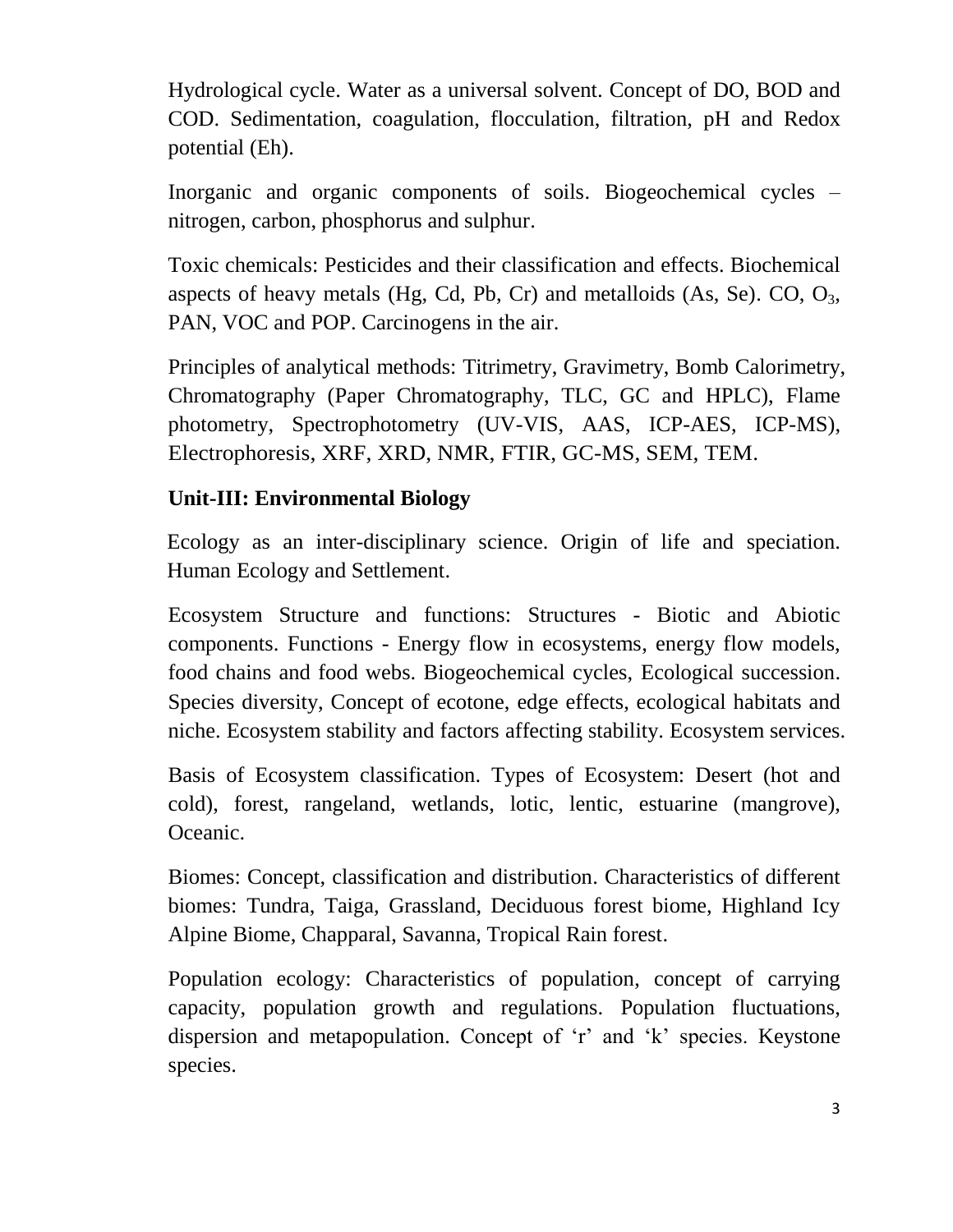Community ecology: Definition, community concept, types and interaction predation, herbivory, parasitism and allelopathy. Biological invasions.

Biodiversity and its conservation: Definition, types, importance of biodiversity and threats to biodiversity. Concept and basis of identification of 'Hotspots'; hotspots in India. Measures of biodiversity. Strategies for biodiversity conservation: *in situ*, *ex situ* and *in vitro* conservation. National parks, Sanctuaries, Protected areas and Sacred groves in India. Concepts of gene pool, biopiracy and bio-prospecting. Concept of restoration ecology. Extinct, Rare, Endangered and Threatened flora and fauna of India.

Concept of Industrial Ecology.

Toxicology and Microbiology: Absorption, distribution and excretion of toxic agents, acute and chronic toxicity, concept of bioassay, threshold limit value, margin of safety, therapeutic index, biotransformation. Major water borne diseases and air borne microbes.

Environmental Biotechnology: Bioremediation – definition, types and role of plants and microbes for *in situ* and *ex situ* remediation. Bioindicators, Biofertilizers, Biofuels and Biosensors.

#### **Unit-IV: Environmental Geosciences**

Origin of earth. Primary geochemical differentiation and formation of core, mantle, crust, atmosphere and hydrosphere. Concept of minerals and rocks. Formation of igneous and metamorphic rocks. Controls on formation of landforms - tectonic including plate tectonic and climatic. Concept of steady state and equilibrium, Energy budget of the earth. Earth's thermal environment and seasons. Coriolis force, pressure gradient force, frictional force, geo-strophic wind field, gradient wind. Climates of India, western disturbances, Indian monsoon, droughts, *El Nino*, *La Nina*. Concept of residence time and rates of natural cycles. Geophysical fields.

Weathering including weathering reactions, erosion, transportation and deposition of sediments. Soil forming minerals and process of soil formation, Identification and characterization of clay minerals, Soil physical and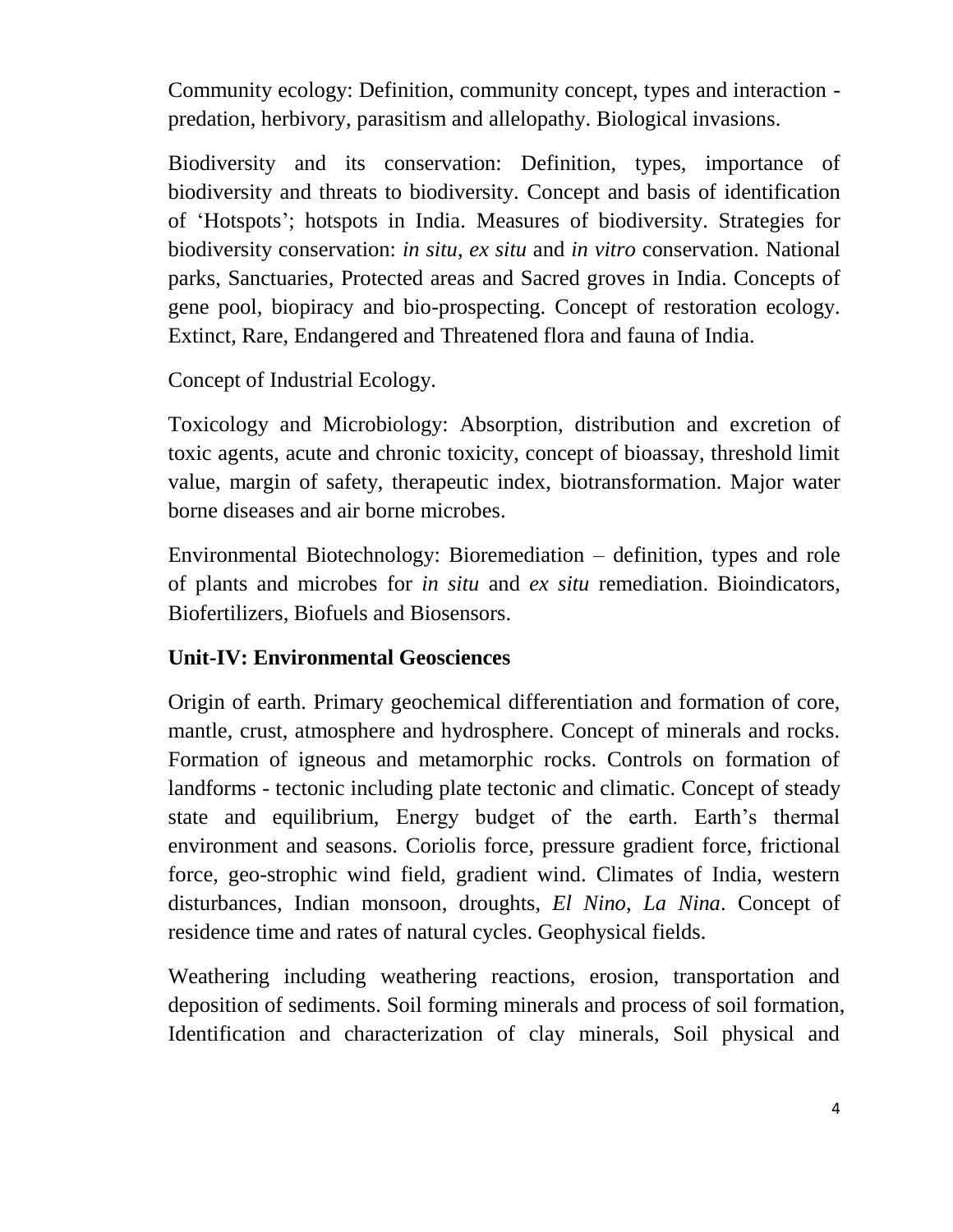chemical properties, soil types and climate control on soil formation, Cation exchange capacity and mineralogical controls.

Geochemical classification of elements, abundance of elements in bulk earth, crust, hydrosphere and biosphere. Partitioning of elements during surficial geologic processes, Geochemical recycling of elements. Paleoclimate.

Distribution of water in earth, hydrology and hydrogeology, major basins and groundwater provinces of India, Darcy's law and its validity, groundwater fluctuations, hydraulic conductivity, groundwater tracers, land subsidence, effects of excessive use of groundwater, groundwater quality. Pollution of groundwater resources, Ghyben-Herzberg relation between fresh-saline water.

Natural resource exploration and exploitation and related environmental concerns. Historical perspective and conservation of non-renewable resources.

Natural Hazards: Catastrophic geological hazards - floods, landslides, earthquakes, volcanism, avalanche, tsunami and cloud bursts. Prediction of hazards and mitigation of their impacts.

## **Unit-V: Energy and Environment**

Sun as source of energy; solar radiation and its spectral characteristics. Fossil fuels: classification, composition, physico-chemical characteristics and energy content of coal, petroleum and natural gas. Shale oil, Coal bed Methane, Gas hydrates. Gross-calorific value and net-calorific value.

Principles of generation of hydro-power, tidal energy, ocean thermal energy conversion, wind power, geothermal energy, solar energy (solar collectors, photo-voltaic modules, solar ponds).

Nuclear energy - fission and fusion, Nuclear fuels, Nuclear reactor – principles and types.

Bioenergy: methods to produce energy from biomass.

Environmental implications of energy use; energy use pattern in India and the world, emissions of  $CO<sub>2</sub>$  in developed and developing countries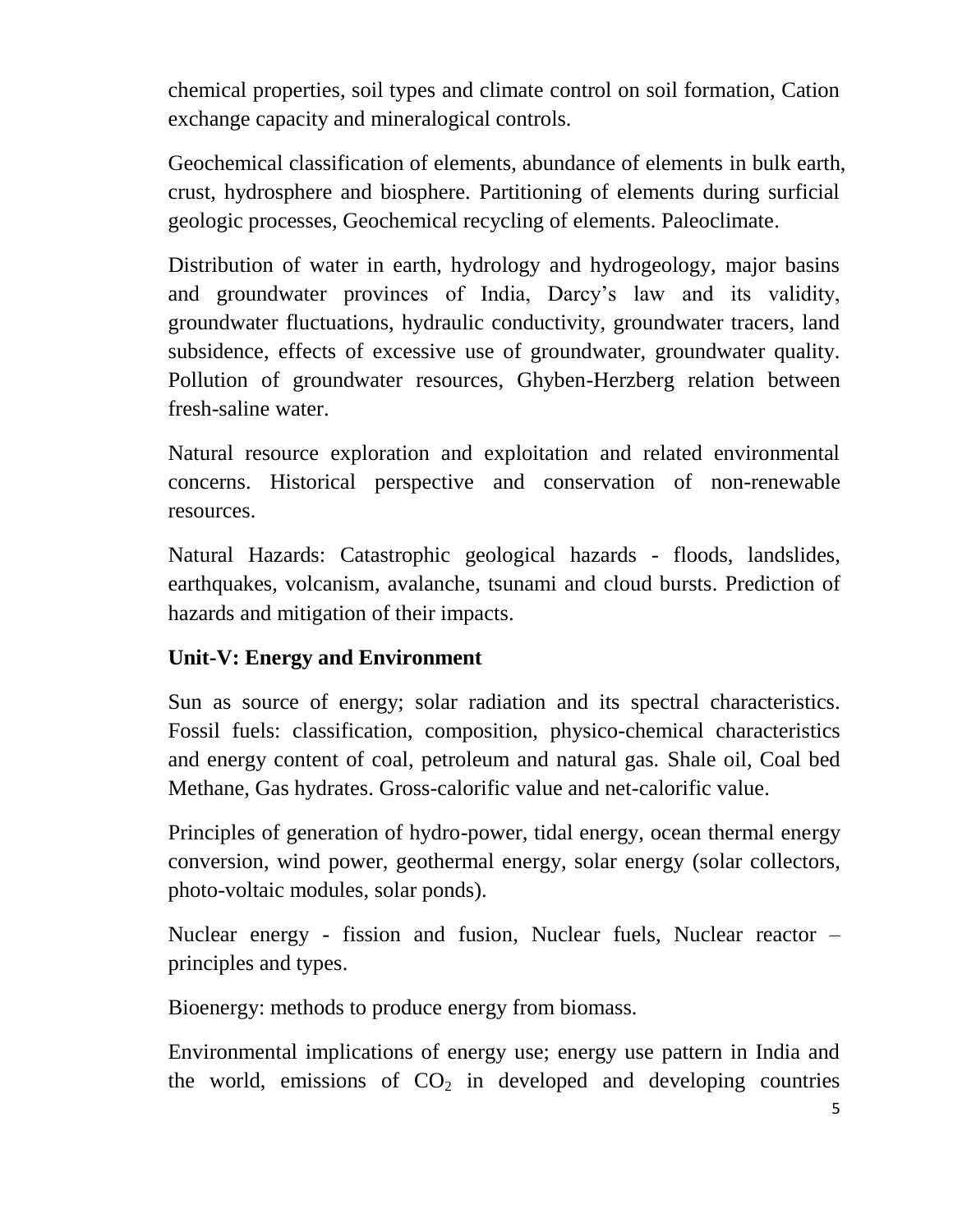including India, radiative forcing and global warming. Impacts of large scale exploitation of solar, wind, hydro and nuclear energy sources.

#### **Unit-VI: Environmental Pollution and Control**

#### Air Pollution:

Sources and types of Pollutants - Natural and anthropogenic sources, primary and secondary pollutants. Criteria air pollutants. Sampling and monitoring of air pollutants (gaseous and particulates); period, frequency and duration of sampling. Principles and instruments for measurements of (i) ambient air pollutants concentration and (ii) stack emissions. Indian National Ambient Air Quality Standards. Impact of air pollutants on human health, plants and materials. Acid rain. Dispersion of air pollutants. Mixing height/depth, lapse rates, Gaussian plume model, line source model and area source model. Control devices for particulate matter: Principle and working of: settling chamber, centrifugal collectors, wet collectors, fabric filters and electrostatic precipitator. Control of gaseous pollutants through adsorption, absorption, condensation and combustion including catalytic combustion. Indoor air pollution, Vehicular emissions and Urban air quality.

#### Noise Pollution:

Sources, weighting networks, measurement of noise indices  $(L_{eq}, L_{10}, L_{90},$  $L_{50}$ ,  $L_{DN}$ , TNI). Noise dose and Noise Pollution standards. Noise control and abatement measures: Active and Passive methods. Vibrations and their measurements. Impact of noise and vibrations on human health.

#### Water Pollution:

Types and sources of water pollution. Impact on humans, plants and animals. Measurement of water quality parameters: sampling and analysis for pH, EC, turbidity, TDS, hardness, chlorides, salinity, DO, BOD, COD, nitrates, phosphates, sulphates, heavy metals and organic contaminants. Microbiological analysis – MPN. Indian standards for drinking water (IS:10500, 2012). Drinking water treatment: Coagulation and flocculation, Sedimentation and Filtration, Disinfection and Softening. Wastewater Treatment: Primary, Secondary and Advanced treatment methods. Common effluent treatment plant.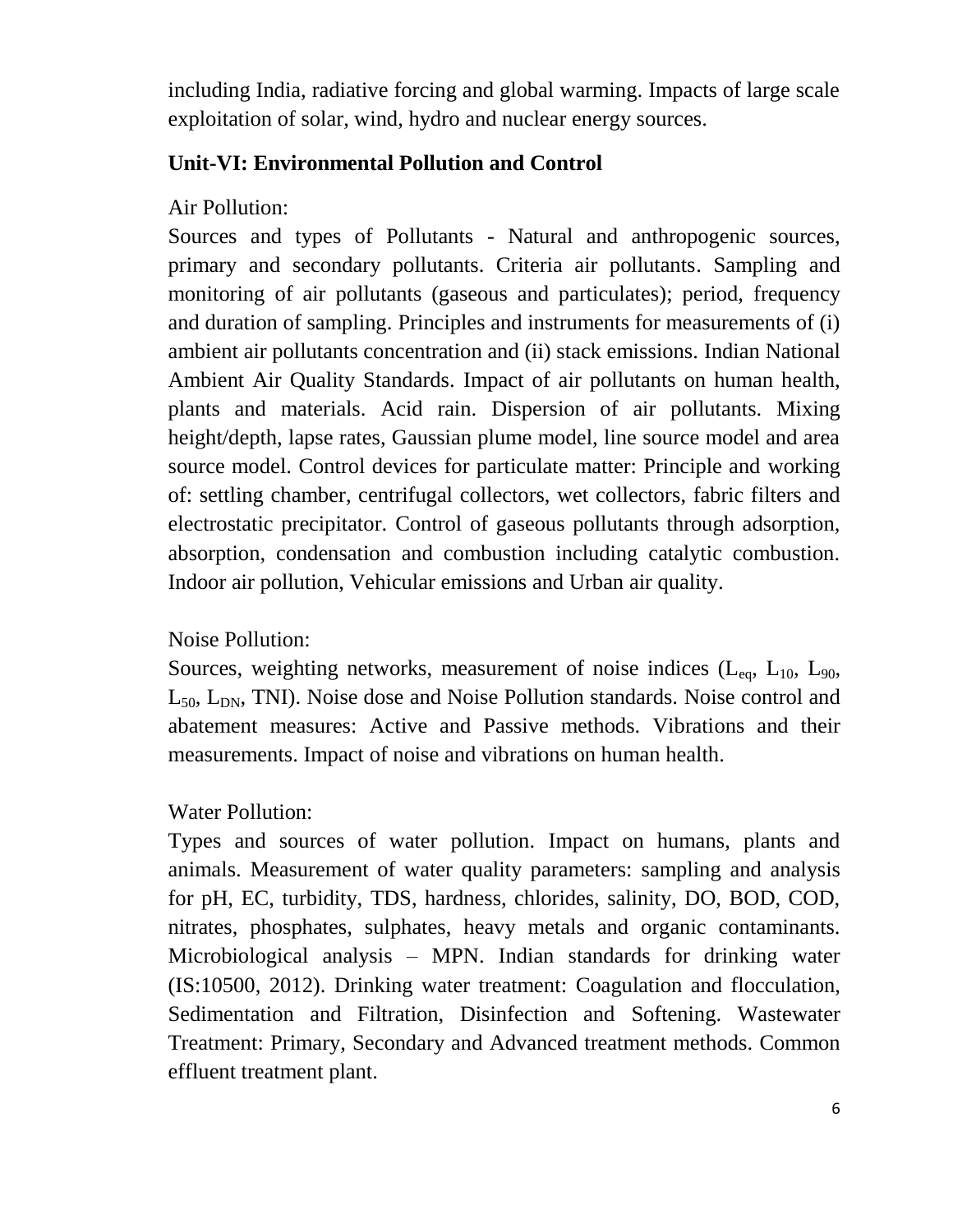### Soil Pollution:

Physico-chemical and biological properties of soil (texture, structure, inorganic and organic components). Analysis of soil quality. Soil Pollution control. Industrial effluents and their interactions with soil components. Soil micro-organisms and their functions - degradation of pesticides and synthetic fertilizers.

Thermal, Marine Pollution and Radioactive:

Sources of Thermal Pollution, Heat Islands, causes and consequences. Sources and impact of Marine Pollution. Methods of Abatement of Marine Pollution. Coastal management. Radioactive pollution – sources, biological effects of ionizing radiations, radiation exposure and radiation standards, radiation protection.

## **Unit-VII: Solid and Hazardous Waste Management**

Solid Waste - types and sources. Solid waste characteristics, generation rates, solid waste components, proximate and ultimate analyses of solid wastes.

Solid waste collection and transportation: container systems - hauled and stationary, layout of collection routes, transfer stations and transportation.

Solid waste processing and recovery – Recycling, recovery of materials for recycling and direct manufacture of solid waste products. Electrical energy generation from solid waste (Fuel pellets, Refuse derived fuels), composting and vermicomposting, biomethanation of solid waste. Disposal of solid wastes – sanitary land filling and its management, incineration of solid waste.

Hazardous waste – Types, characteristics and health impacts. Hazardous waste management: Treatment Methods – neutralization, oxidation reduction, precipitation, solidification, stabilization, incineration and final disposal.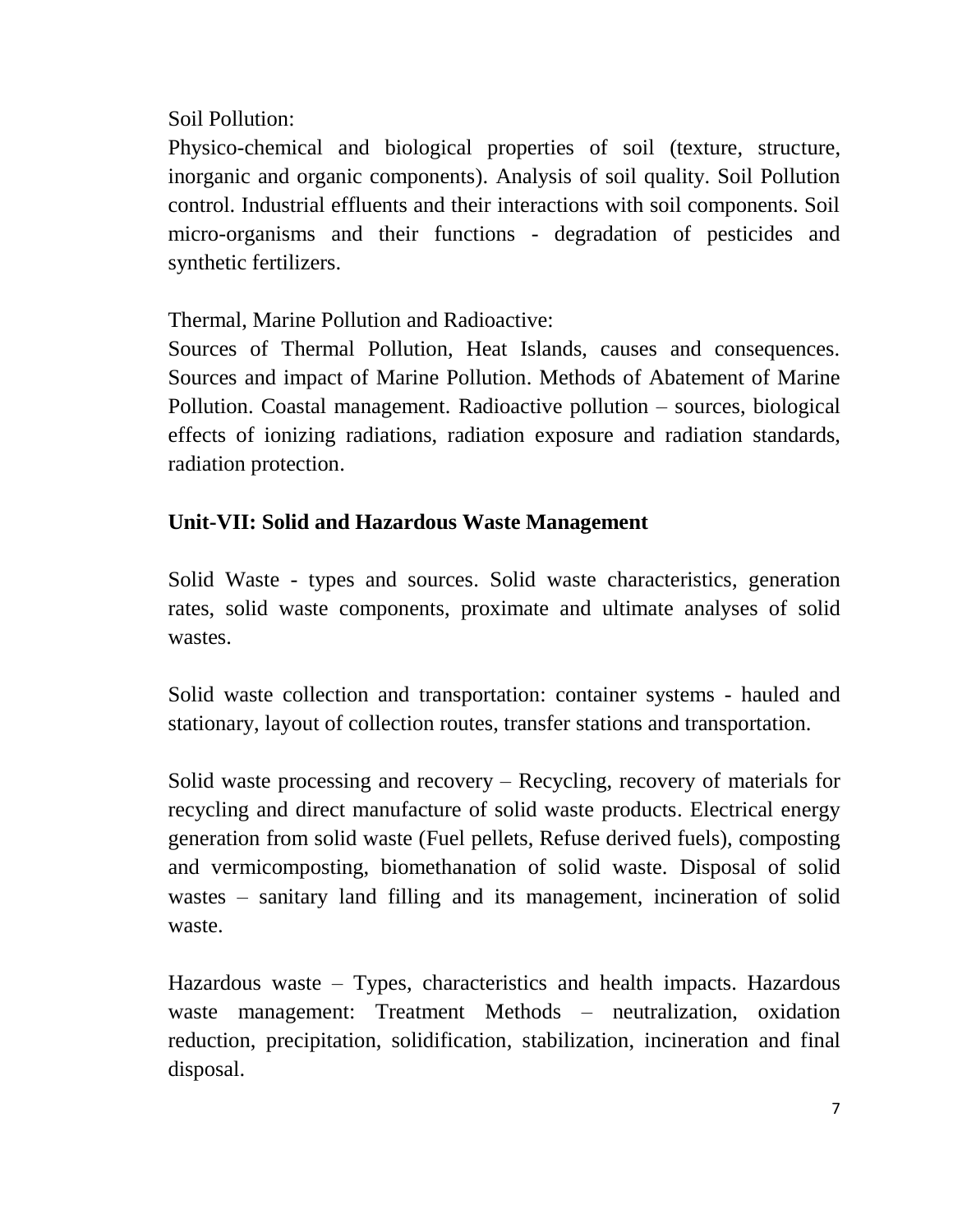e-waste: classification, methods of handling and disposal.

Fly ash: sources, composition and utilisation.

Plastic waste: sources, consequences and management.

#### **Unit-VIII: Environmental Assessment, Management and Legislation**

Aims and objectives of Environmental Impact Assessment (EIA). Environmental Impact Statement (EIS) and Environmental Management Plan (EMP). EIA Guidelines. Impact Assessment Methodologies. Procedure for reviewing EIA of developmental projects. Life-cycle analysis, costbenefit analysis. Guidelines for Environmental Audit. Environmental Planning as a part of EIA and Environmental Audit. Environmental Management System Standards (ISO14000 series). EIA Notification, 2006 and amendments from time to time. Eco-labeling schemes.

Risk Assessment - Hazard identification, Hazard accounting, Scenarios of exposure, Risk characterization and Risk management.

Overview of Environmental Laws in India: Constitutional provisions in India (Article 48A and 51A). Wildlife Protection Act, 1972 amendments 1991, Forest Conservation Act, 1980, Indian Forest Act, Revised 1982, Biological Diversity Act, 2002, Water (Prevention and Control of Pollution) Act, 1974 amended 1988 and Rules 1975, Air (Prevention and Control of Pollution) Act, 1981 amended 1987 and Rules 1982, Environmental (Protection) Act, 1986 and Rules 1986, Motor Vehicle Act, 1988, The Hazardous and Other Waste (Management and Transboundary Movement) Rules, 2016, The Plastic Waste Management Rules, 2016, The Bio-Medical Waste Management Rules, 2016, The Solid Waste Management Rules, 2016, The e-waste (Management) Rules 2016, The Construction and Demolition Waste Management Rules, 2016, The Manufacture, Storage and Import of Hazardous Chemical (Amendment) Rules, 2000, The Batteries (Management and Handling) Rules, 2010 with Amendments, The Public Liability Insurance Act, 1991 and Rules 1991, Noise Pollution (Regulation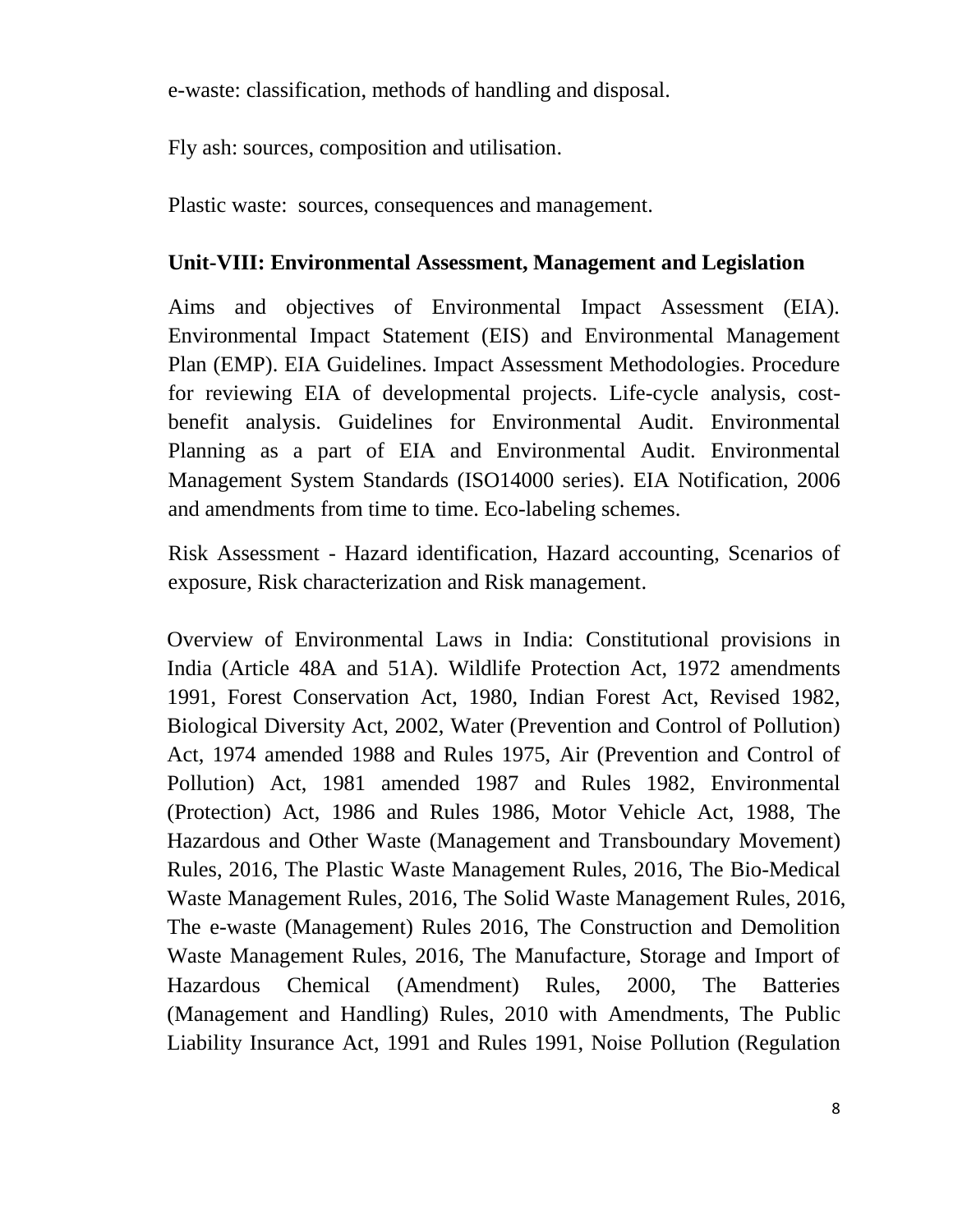and Control) Rules, 2000, Coastal Regulation Zones (CRZ) 1991 amended from time to time.

National Forest Policy, 1988, National Water Policy, 2002, National Environmental Policy, 2006.

Environmental Conventions and Agreements: Stockholm Conference on Human Environment 1972, Montreal Protocol, 1987, Conference of Parties (COPs), Basel Convention (1989, 1992), Ramsar Convention on Wetlands (1971), Earth Summit at Rio de Janeiro, 1992, Agenda-21, Global Environmental Facility (GEF), Convention on Biodiversity (1992), UNFCCC, Kyoto Protocol, 1997, Clean Development Mechanism (CDM), Earth Summit at Johannesburg, 2002, RIO+20, UN Summit on Millennium Development Goals, 2000, Copenhagen Summit, 2009. IPCC, UNEP, IGBP.

# **Unit-IX: Statistical Approaches and Modelling in Environmental Sciences**

Attributes and Variables: types of variables, scales of measurement, measurement of Central tendency and Dispersion, Standard error, Moments – measure of Skewness and Kurtosis, Basic concept of probability theory, Sampling theory, Distributions - Normal, log-normal, Binomial, Poisson, t, <sup>2</sup> and F-distribution. Correlation, Regression, tests of hypothesis (t-test,  $\chi^2$ test ANOVA: one-way and two-way); significance and confidence limits.

Approaches to development of environmental models; linear, simple and multiple regression models, validation and forecasting. Models of population growth and interactions: Lotka-Voltera model, Leslie's matrix model.

#### **Unit-X: Contemporary Environmental Issues**

Global Environmental Issues – Biodiversity loss, Climate change, Ozone layer depletion. Sea level rise. International efforts for environmental protection.

National Action Plan on Climate Change (Eight National missions – National Solar Mission, National Mission for Enhanced Energy Efficiency, National Mission on Sustainable Habitat, National Water Mission, National Mission for Sustaining the Himalayan Ecosystem, National Mission for a